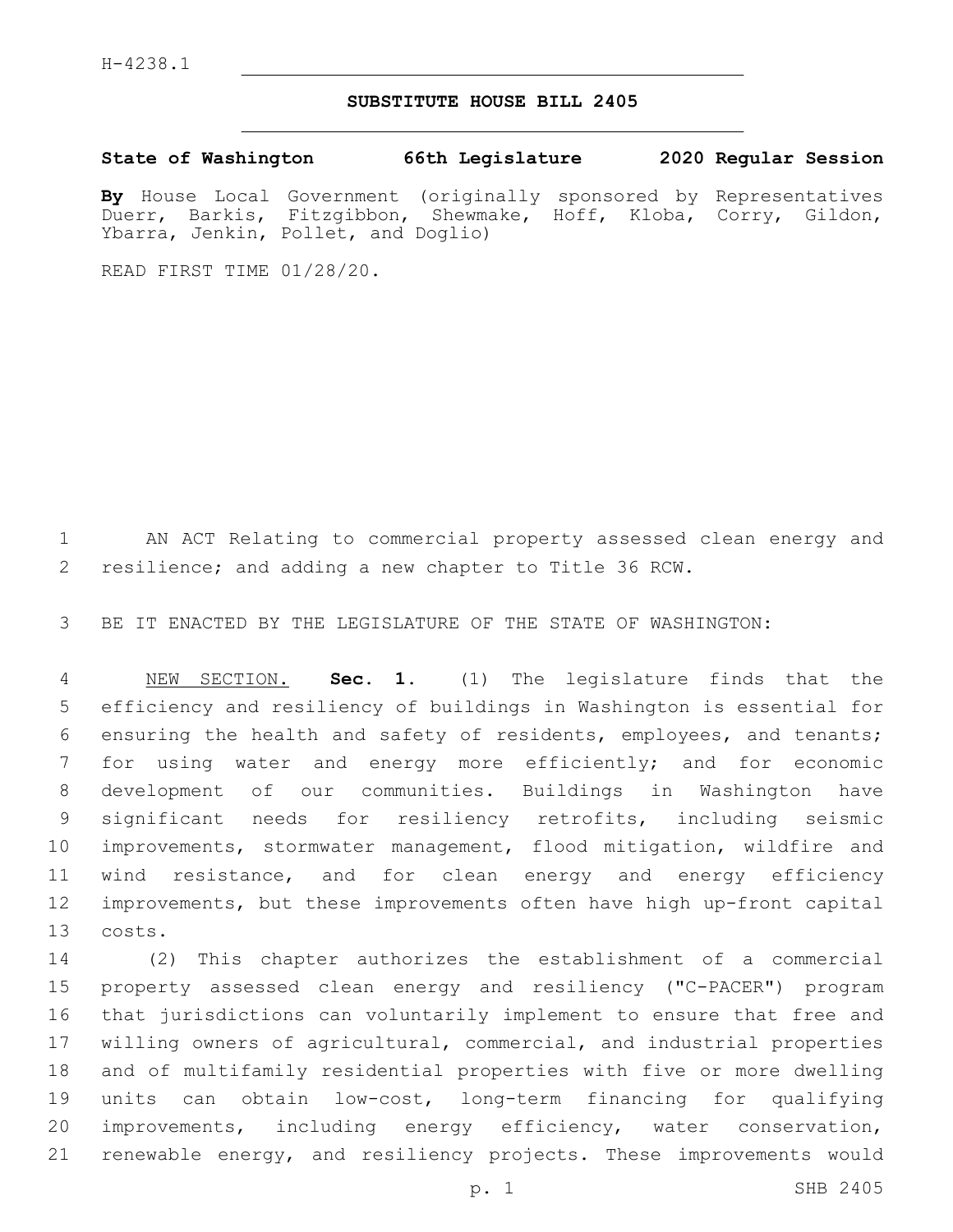be repaid through the local property tax assessment billing process without the accumulation of cost to the county and without the creation of a personal debt obligation to the property owner. The debt obligation would instead be carried by the property and remain with the property until repaid, regardless of any potential transfer 6 of property ownership.

 (3) The legislature declares that the establishment and operation of a C-PACER program under this chapter serves a valid public purpose and is in the public interest. Accordingly, the governing body of a county may determine that it is convenient and advantageous to 11 establish a program under this chapter.

 NEW SECTION. **Sec. 2.** The definitions in this section apply throughout this chapter unless the context clearly requires otherwise.

 (1) "Assessment" means the voluntary contract entered into by the property owner and a county under this chapter that is recorded on 17 the land records.

 (2) "Assessment amount" means the voluntary contractual surcharge included on the real property tax bill by which the owner of the 20 eligible property repays the C-PACER financing.

 (3) "Capital provider" means any private entity that makes or 22 funds C-PACER financing under this chapter.

 (4) "C-PACER financing" means an investment from a capital provider to a property owner to finance a qualified project as 25 described under this chapter.

 (5) "C-PACER lien" means the lien that the county records on the eligible property pursuant to the assessment and related documents.

 (6) "Eligible property" means privately owned commercial, industrial, or agricultural real property or multifamily residential real property with five or more dwelling units. Eligible property may be owned by any type of business, corporation, individual, or 32 nonprofit organization permitted by state law.

 (7) "Financing agreement" means the contract under which a property owner agrees to repay a capital provider for the C-PACER financing including, but not limited to, details of any finance charges, fees, debt servicing, and any terms relating to treatment of prepayment and partial payment of the C-PACER financing.

 (8) "Program" means a C-PACER administrative mechanism 39 established under this chapter.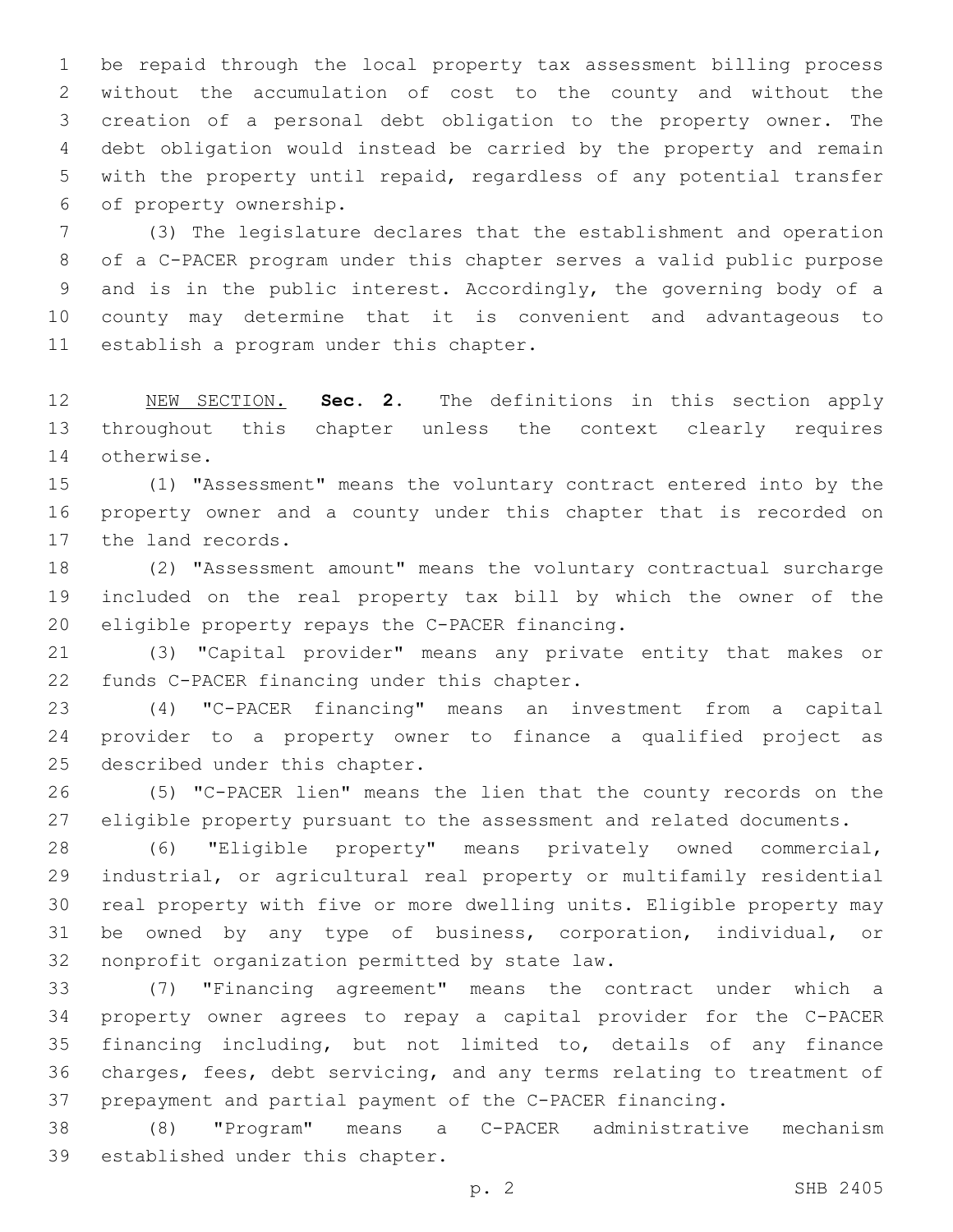(9) "Program guidebook" means a comprehensive document that illustrates the applicable region for a program and establishes any appropriate guidelines, specifications, underwriting and approval criteria, and any standard application forms consistent with the administration of a program and not detailed in this chapter.

 (10) "Qualified improvement" means a permanent improvement affixed to real property and intended to: (a) Decrease energy consumption or demand through the use of efficiency technologies, products, or activities that reduce or support the reduction of energy consumption, allow for the reduction in demand, or support the production of clean, renewable energy, including but not limited to a product, device, or interacting group of products or devices on the 13 customer's side of the meter that generates electricity, provides thermal energy, or regulates temperature; (b) decrease water consumption or demand and address safe drinking water through the use 16 of efficiency technologies, products, or activities that reduce or support the reduction of water consumption, allow for the reduction in demand, or reduce or eliminate lead from water which may be used for drinking or cooking; or (c) increase resilience, including but not limited to seismic retrofits, flood mitigation, stormwater 21 management, wildfire and wind resistance, energy storage, and 22 microgrids.

 (11) "Qualified project" means the installation or modification of a qualified improvement, including new construction or the adaptive reuse of eligible property with a qualified improvement.

 (12) "Region" means a geographical area as defined in section 4 27 of this act.

 NEW SECTION. **Sec. 3.** A county establishing a C-PACER program pursuant to this act may narrow the definition of "qualified improvements" to be consistent with the county's climate goals.

 NEW SECTION. **Sec. 4.** (1) In order to establish a program under this chapter, the governing body of a county must take the following actions:

(a) Adopt a resolution or ordinance that includes:

 (i) A statement that financing qualified projects through assessments is in the public interest for safety, health, and other 37 common good reasons;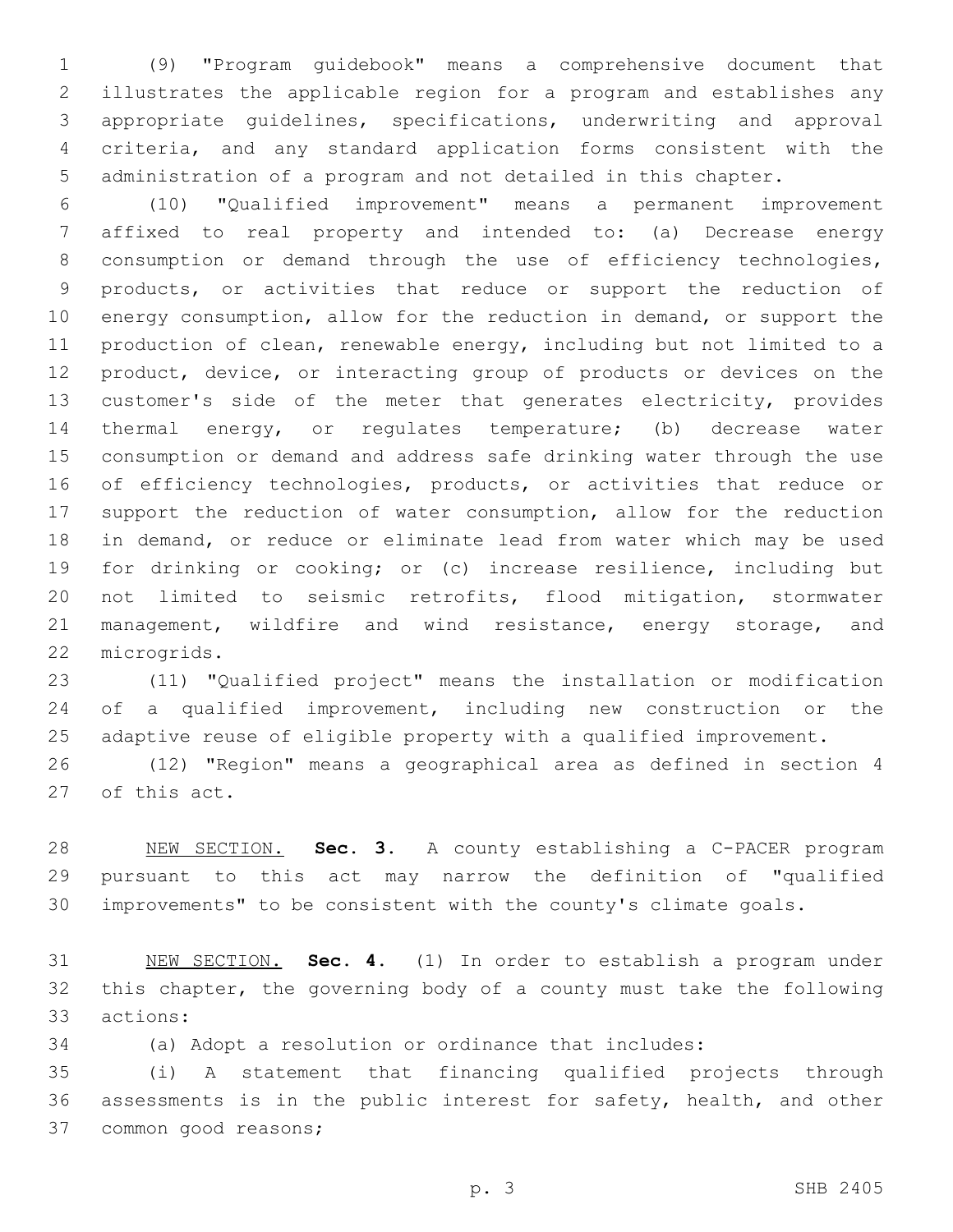1 (ii) A statement that the county intends to make assessments to 2 repay C-PACER financing for qualified projects available to owners of 3 eligible property;

 (iii) A description of the region in which the program is offered, which: (A) May include the entire county, which may include both unincorporated and incorporated territory, and (B) must be 7 located wholly within the county's jurisdiction;

8 (iv) A county may designate more than one region. If multiple 9 regions are designated, the regions may be separate, overlapping, or 10 coterminous;

11 (v) A description of how the county will bill, collect, and remit 12 payments currently due to capital providers under the financing 13 agreement, if this option is available;

14 (vi) A description of how the capital providers will bill, 15 collect, and remit payments currently due, if this option is 16 available:

 (vii) A description of the process to create a program guidebook to be prepared under section 9 of this act and a statement identifying where the program guidebook is available for public 20 inspection; and

21 (viii) A statement of the time and place for a public hearing on 22 the proposed program; and

23 (b) Hold a public hearing at which the public may comment on the 24 proposed program, including the program guidebook prepared under 25 section 9 of this act.

26 (2) For the purposes of subsection (1)(a)(viii) of this section, 27 the resolution or ordinance may incorporate the program guidebook or 28 any amended versions of the program guidebook, as appropriate, by 29 reference.

30 NEW SECTION. **Sec. 5.** (1) The C-PACER financing for which 31 assessments are imposed through a program established under this 32 chapter may include:

33 (a) The cost of materials and labor necessary for installation or 34 modification of a qualified improvement;

35 (b) Permit fees;

36 (c) Inspection fees;

37 (d) Lender's fees;

38 (e) Program application and administrative fees;

39 (f) Project development and engineering fees;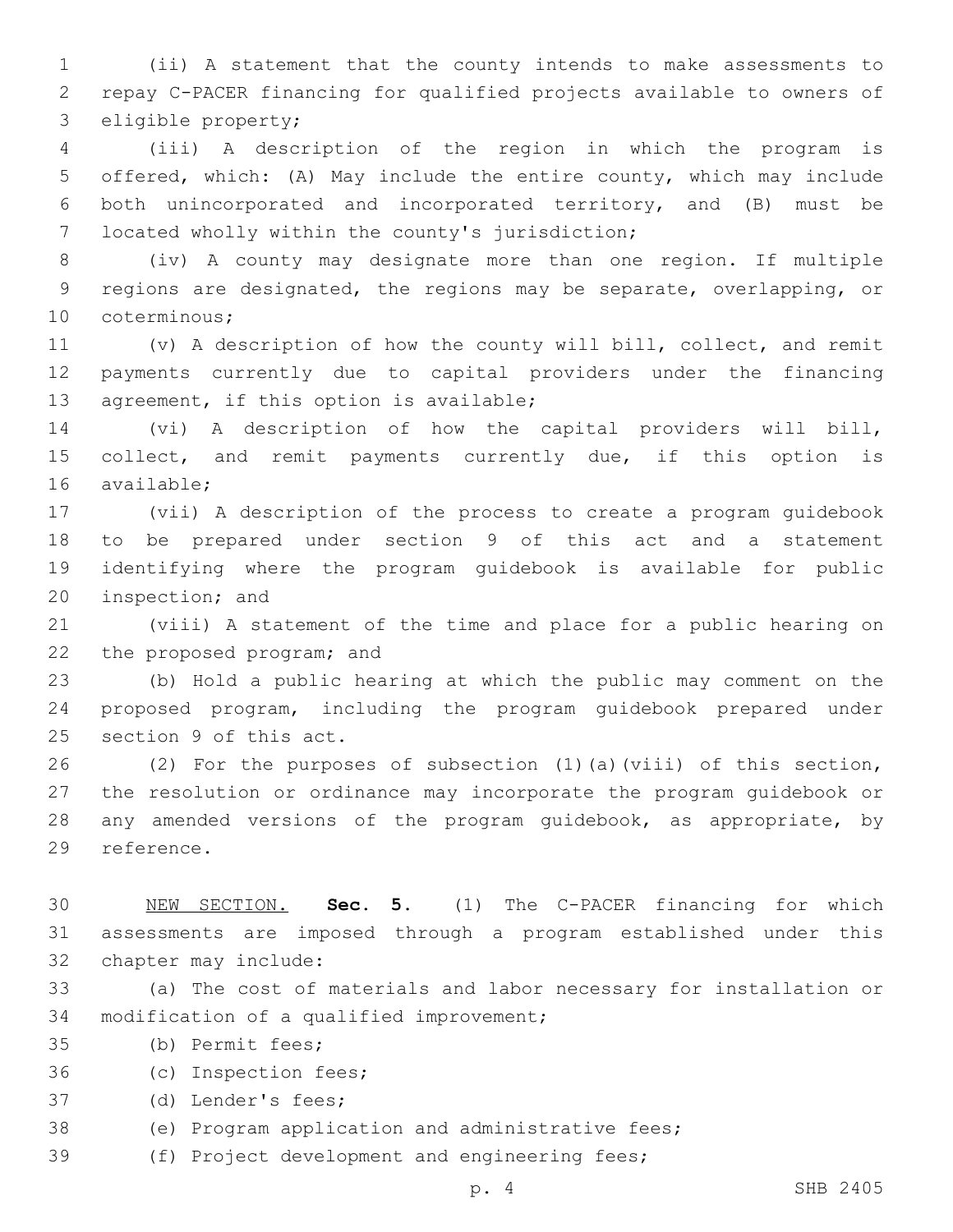- (g) Third-party review fees, including verification review fees;
- (h) Capitalized interest;2
- 3 (i) Interest reserves;
- (j) Escrow for prepaid property taxes and insurance; or

 (k) Any other fees or costs that may be incurred by the property owner incident to the installation, modification, or improvement on a 7 specific or pro rata basis.

 (2) In order to administer a program established under section 4 of this act, a county may impose fees to offset costs related to administering the program, including the costs of a third-party 11 administrator:

 (a) The fees required by this subsection may be imposed as an application fee paid by the property owner requesting to participate in the program expressed as a set amount, a percentage of the 15 assessment amount, or in any other manner that reflects the just and reasonable cost of administering the assessment to the county for its administration of the program or any contracted program 18 administrator; and

 (b) Program fees allowed in this subsection and included in the total C-PACER financing must not exceed the actual costs of qualified project approval and management incurred by the county or any 22 contracted program administrator.

 NEW SECTION. **Sec. 6.** The governing body of a county may, in accordance with chapter 39.34 RCW, contract with the governing body of another county or taxing district, as that term is defined in RCW 84.04.120, or another entity, including a county treasurer, to perform the duties of the county relating to the administration and collection of the assessments imposed by the county under this chapter. Enforcement of delinquent assessment or C-PACER financing installment payments, including foreclosure, shall remain the responsibility of the county itself, in accordance with section 14 of this act.

 NEW SECTION. **Sec. 7.** (1) Any combination of counties may agree to jointly implement or administer a program under this chapter.

 (2) If two or more counties implement a program jointly, a single public hearing held jointly by the cooperating counties is sufficient 37 to satisfy the requirements of this chapter.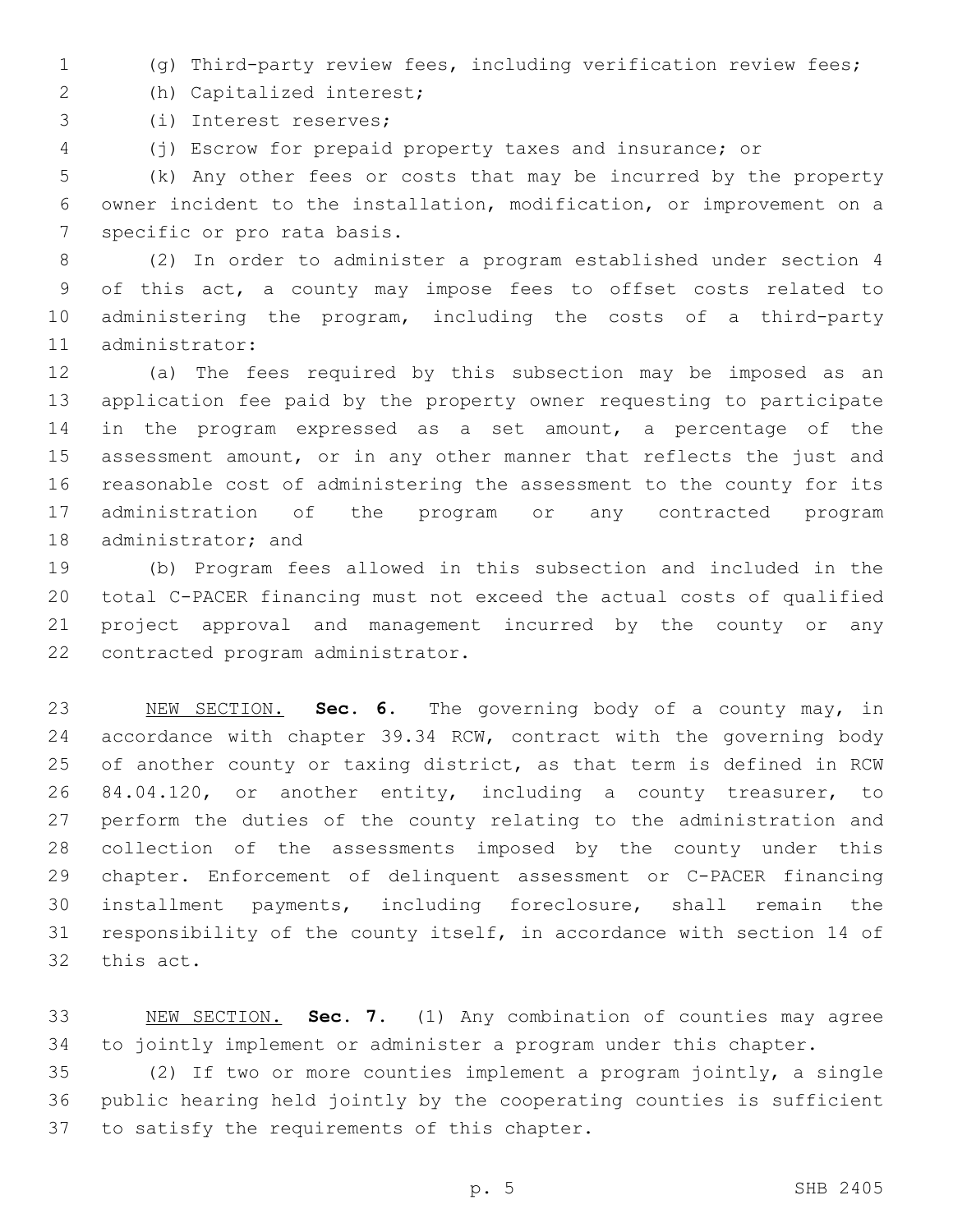(3) One or more counties may contract with a third party, including another county, to administer a program. Enforcement of delinquent assessment or C-PACER financing installment payments, including foreclosure, shall remain the responsibility of the county 5 itself, in accordance with section 14 of this act.

 NEW SECTION. **Sec. 8.** (1) Subject to available appropriations, the department of commerce shall establish a voluntary statewide C- PACER program to administer the approval and municipal recordation of qualified improvements.

 (2) The governing body of a county may, in accordance with chapter 39.34 RCW, contract with the department of commerce, or its subcontractor, to implement and perform the duties of administering a program under this chapter that may be available to counties statewide. Enforcement of delinquent assessment or C-PACER financing installment payments, including foreclosure, shall remain the responsibility of the county itself, or may be assigned to the capital provider as set forth in section 14(6) of this act.

 (3) The department of commerce may contract with a third party, including another county, to administer a program that is available 20 on a voluntary basis to counties statewide, provided that:

 (a) The cost of contracted administration reflects the reasonable actual costs incurred by that third party and any government entities for which the third party collects program fees; and

 (b) The contracted program administrator runs the statewide program available to counties statewide efficiently and 26 transparently, including by:

 (i) Making any services offered by the contracted program administrator to property owners, such as estimating energy savings, overseeing project development, or evaluating alternative equipment installations, priced separately and open to purchase by the property 31 owner from qualified third-party providers;

 (ii) Making any properties participating in the statewide program available to receiving impartial terms from all interested and 34 qualifying third-party capital providers;

 (iii) Disclosing to the public if the contracted program administrator has a financial interest in any of the services 37 provided to property owners;

 (iv) Allowing financial underwriting and evaluation to be 39 performed by capital providers; and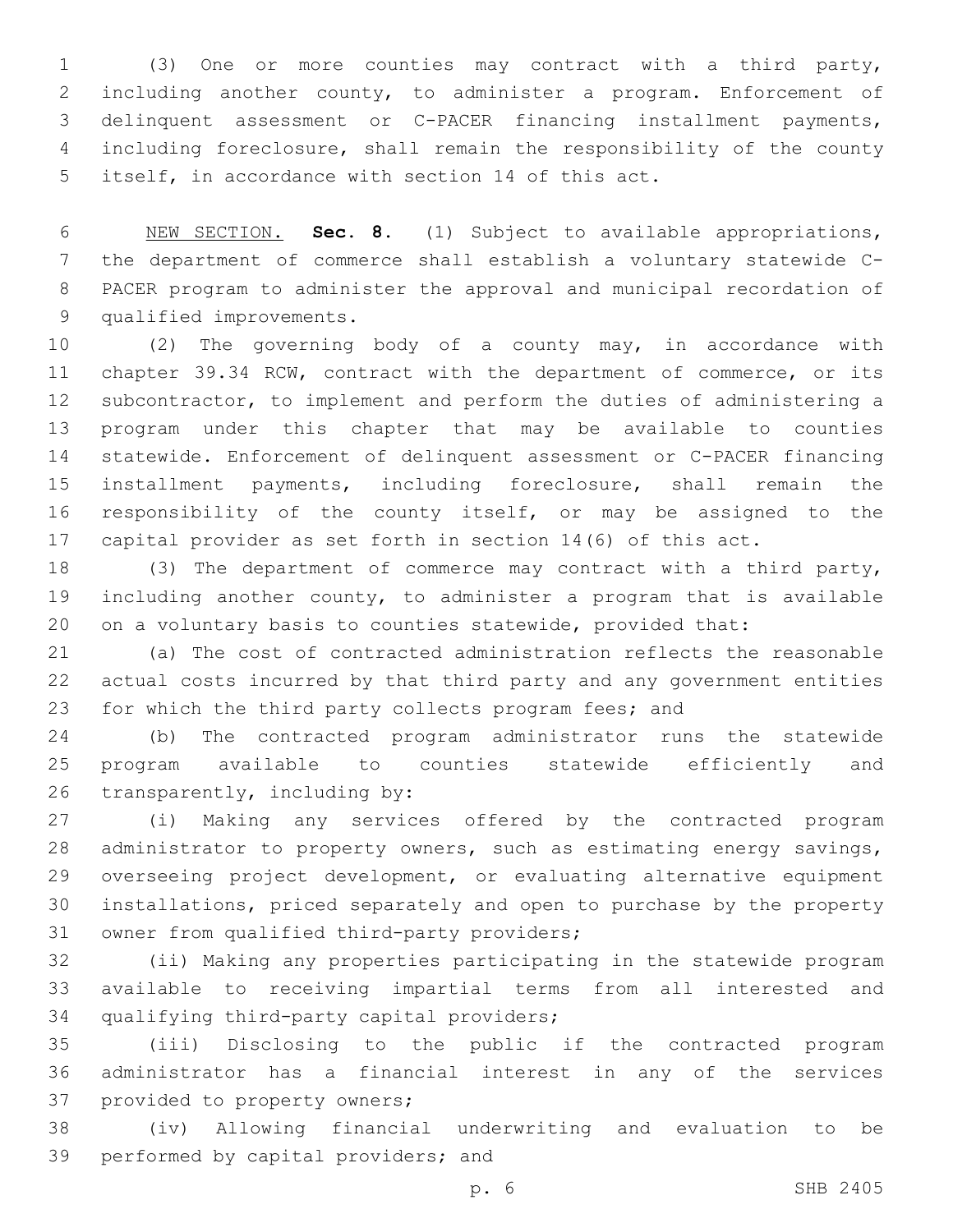(v) Working in a collaborative working group process with capital providers and other stakeholders to develop the program guidebook and 3 any other relevant documents or forms.

 (4) The department of commerce must select any contracted program administrator through a fair and open solicitation process that considers the principles for administration provided under subsection  $(3)(b)$  of this section.

 (5) To the extent that funding is appropriated specifically for the purposes of this section, the department of commerce shall allocate appropriated funds to cover start-up costs associated with the voluntary statewide program over the course of the first twenty- four months following the designation of a contracted program administrator, including but not limited to program promotion and contractor education, a stakeholder collaboration process outlined in subsection (3)(b)(v) of this section, and early program costs before the contracted program administrator becomes self-sustaining.

 (6) Subject to available appropriations, the department of commerce may establish a loan loss reserve or credit enhancement program to support financing of qualified projects issued under this section, should the agency determine that such a credit enhancement 21 program is appropriate.

 NEW SECTION. **Sec. 9.** (1) Before establishing a program under 23 this chapter, the governing body of a county, or the governing body's designee, must prepare a program guidebook that includes, at minimum: (a) A map showing the boundaries of the region designated in

26 accordance with section 4 of this act;

27 (b) A sample form bilateral or triparty contract or contracts, as 28 appropriate, between the county, the property owner, and the capital 29 provider specifying the terms of:

30 (i) An assessment under the program; and

(ii) The C-PACER financing provided by a capital provider;

 (c) A statement identifying a county office, agency, or authorized third party to enter into written contracts on behalf of the county;

 (d) A statement that the period of the assessment will not exceed the useful life of the qualified project, or weighted average life if more than one qualified improvement is included in the qualified 38 project, that is the basis for the assessment;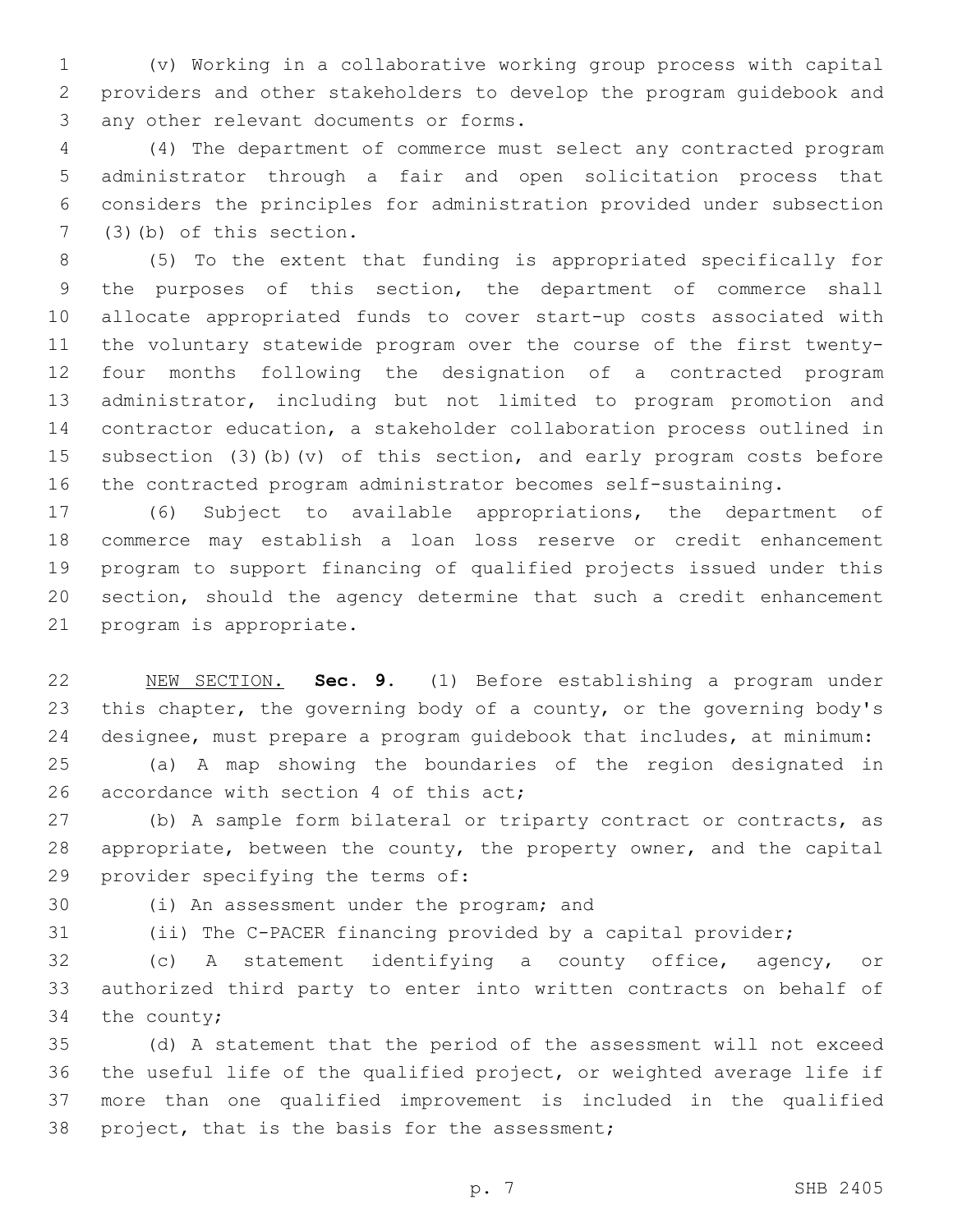(e) A description of the application process and eligibility 2 requirements for participation in the program;

 (f) A statement explaining the lender consent requirement 4 provided in section 10 of this act;

 (g) A statement explaining the review requirement provided by 6 section 11 of this act;

 (h) A description of marketing and participant education services 8 to be provided for the program; and

 (i) The procedures for collecting the proposed assessment, including whether the county assigns collection and enforcement to a capital provider, as provided in sections 8(2) and 14(6) of this act.

 (2) The relevant program administrator must make the program 13 quidebook available for public inspection:

14 (a) On the county's web site; or

 (b) On the web site of the county's designated program 16 administrator.

 NEW SECTION. **Sec. 10.** (1) Before a county may enter into a written contract with a record owner of any eligible property to impose an assessment to repay the C-PACER financing of a qualified project under this chapter, the county, or its program administrator, must receive written consent from any holder of a lien, mortgage, or security interest in the real property that the property may participate in the program.

 (2) Before a county may enter into a written contract with a record owner of any multifamily residential real property with five or more dwelling units to impose an assessment to repay the C-PACER financing of a qualified project under this chapter, the county, or its program administrator, must also receive written consent from any and all holders of affordable housing covenants, restrictions, or regulatory agreements in the real property that the property may 31 participate in the program.

 NEW SECTION. **Sec. 11.** (1) A program established under this chapter must require for each proposed qualified project the following documentation as well as any documentation further specified in the program guidebook:

 (a) For an existing building: (i) Where energy or water usage improvements are proposed, certification by a licensed professional engineer, or other professional listed in the program guidebook,

p. 8 SHB 2405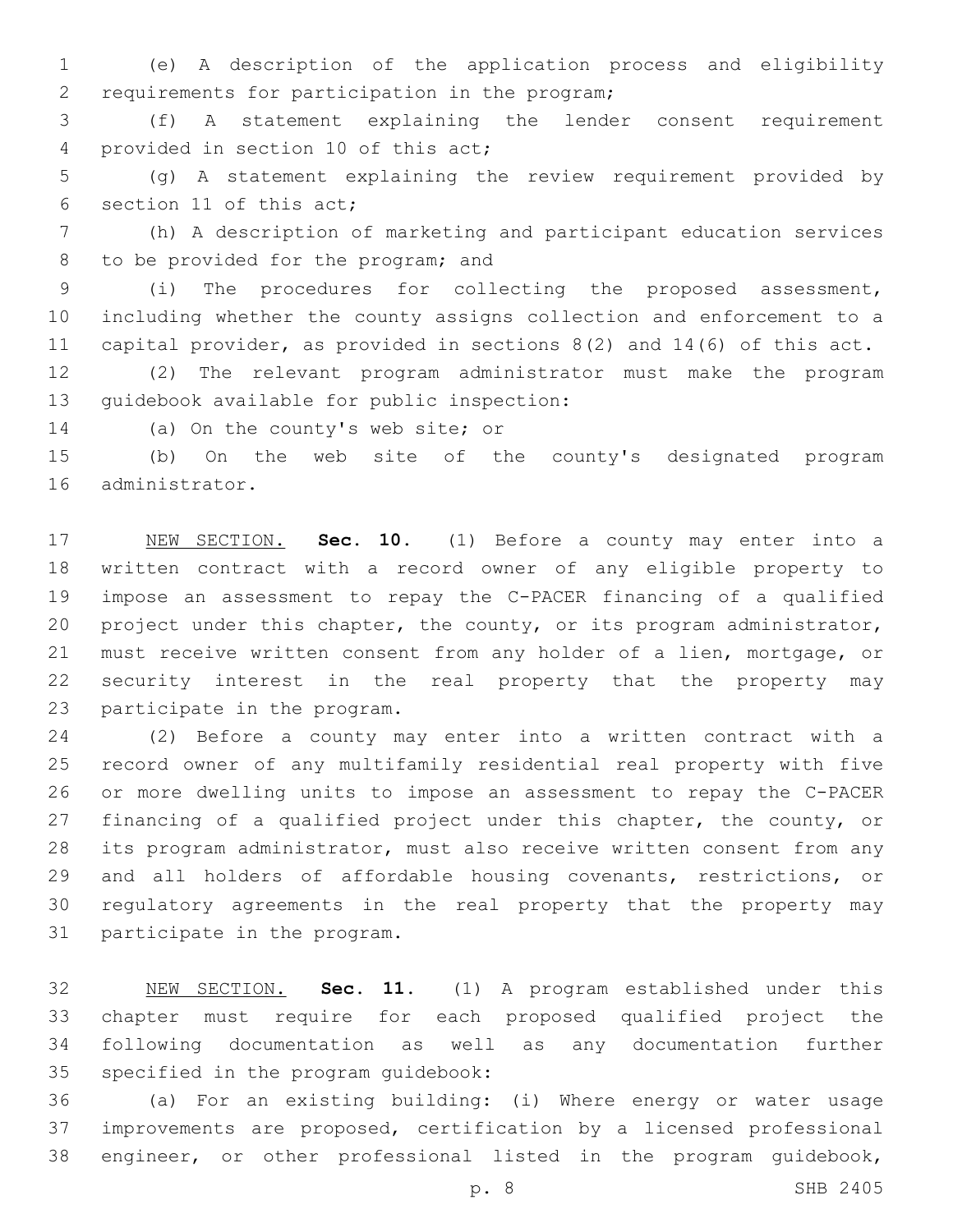stating that the proposed qualified improvements will either result in more efficient use or conservation of energy or water, result in the reduction of greenhouse gas emissions, or result in the addition of renewable sources of energy or water, or (ii) where resilience improvements are proposed, certification by a licensed professional engineer stating that the qualified improvements will result in 7 improved resilience.

 (b) For new construction, certification by a licensed professional engineer stating that the proposed qualified improvements will enable the project to exceed the energy efficiency or water efficiency or renewable energy or renewable water or resilience requirements of the current building code.

 (2) After a qualified project is completed, the county must require written verification from one or more qualified independent third parties, as defined in the program guidebook, stating that the qualified project was properly completed and is operating as intended in the documentation provided under subsection (1) of this section.

 NEW SECTION. **Sec. 12.** The proposed C-PACER financing for a qualified project may authorize the property owner to:

 (1) Purchase directly the related equipment and materials for the installation or modification of a qualified improvement; and

 (2) Contract directly, including through lease, power purchase agreement, or other service contract, for the installation or 24 modification of a qualified improvement.

 NEW SECTION. **Sec. 13.** (1) A county that authorizes financing through assessments under this chapter must record written notice of each assessment in the real property records of the county in which the property is located.

 (2) The recording under subsection (1) of this section must contain:30

- 31 (a) The assessment amount;
- (b) The legal description of the eligible property;
- 33 (c) The name of each property owner; and

(d) A reference to the assessment provided under this chapter.

 NEW SECTION. **Sec. 14.** (1) The assessment amount under this chapter plus any interest, penalties, and charges accrued or accruing on the assessment: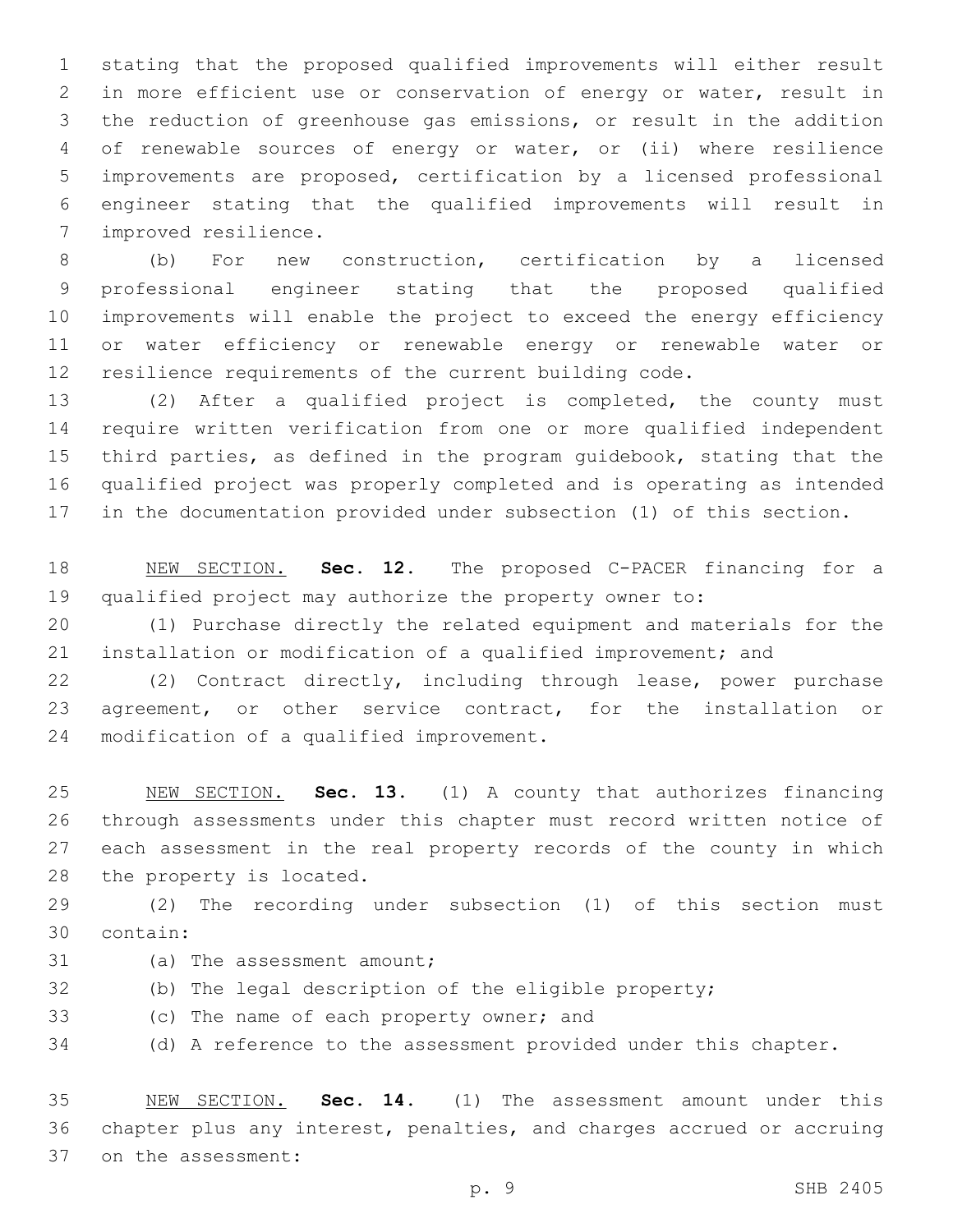(a) Shall take precedence over all other liens or encumbrances except a lien for ad valorem taxes imposed by a local government on real property, which lien for taxes shall have priority over such benefit assessment lien, provided existing mortgage holder(s), if any, has provided written consent described in section 10 of this 6 act; and

 (b) Is a first and prior lien, second only to a lien for ad valorem taxes imposed by a local government against the real property on which the assessment is imposed, from the date on which the notice of contractual agreement is recorded until the assessment, interest, penalty, and charges accrued or accruing are paid.

 (2) The C-PACER lien runs with the land, and that portion of the assessment that has not yet become due is not accelerated or 14 eliminated by foreclosure of a property tax lien.

 (3) The assessment shall be enforced by the county in the same manner that the collection of delinquent real property taxes is 17 enforced by the county under chapter 84.64 RCW.

 (4) Delinquent installments due on an assessment incur interest and penalties in the same manner as delinquent property taxes.

 (5) A county may recover costs and expenses, including attorneys' fees, in a suit to collect a delinquent installment of an assessment in the same manner as in a suit to collect a delinquent property tax.

 (6) Alternatively, any time after the assessment is recorded, any participating county may assign to the capital provider any and all C-PACER liens filed by the tax authority, as provided in the written agreement between the participating county and the capital provider. The capital provider may sell or assign, for consideration, any and all liens received from the participating county. The capital provider or their assignee shall have and possess the same powers and rights at law or in equity as the participating county and its tax authority would have had if the lien had not been assigned with regard to the precedence and priority of such lien, the accrual of interest and the fees and expenses of collection. The capital provider or their assignee shall have the same rights to enforce such liens as any private party holding a lien on real property, including, but not limited to, foreclosure and a suit on the debt. Interest and penalties shall accrue on delinquent installments in the same manner as property taxes. Costs and reasonable attorneys' fees may be collected by the assignee at any time after demand for payment 40 has been made by the assignee.